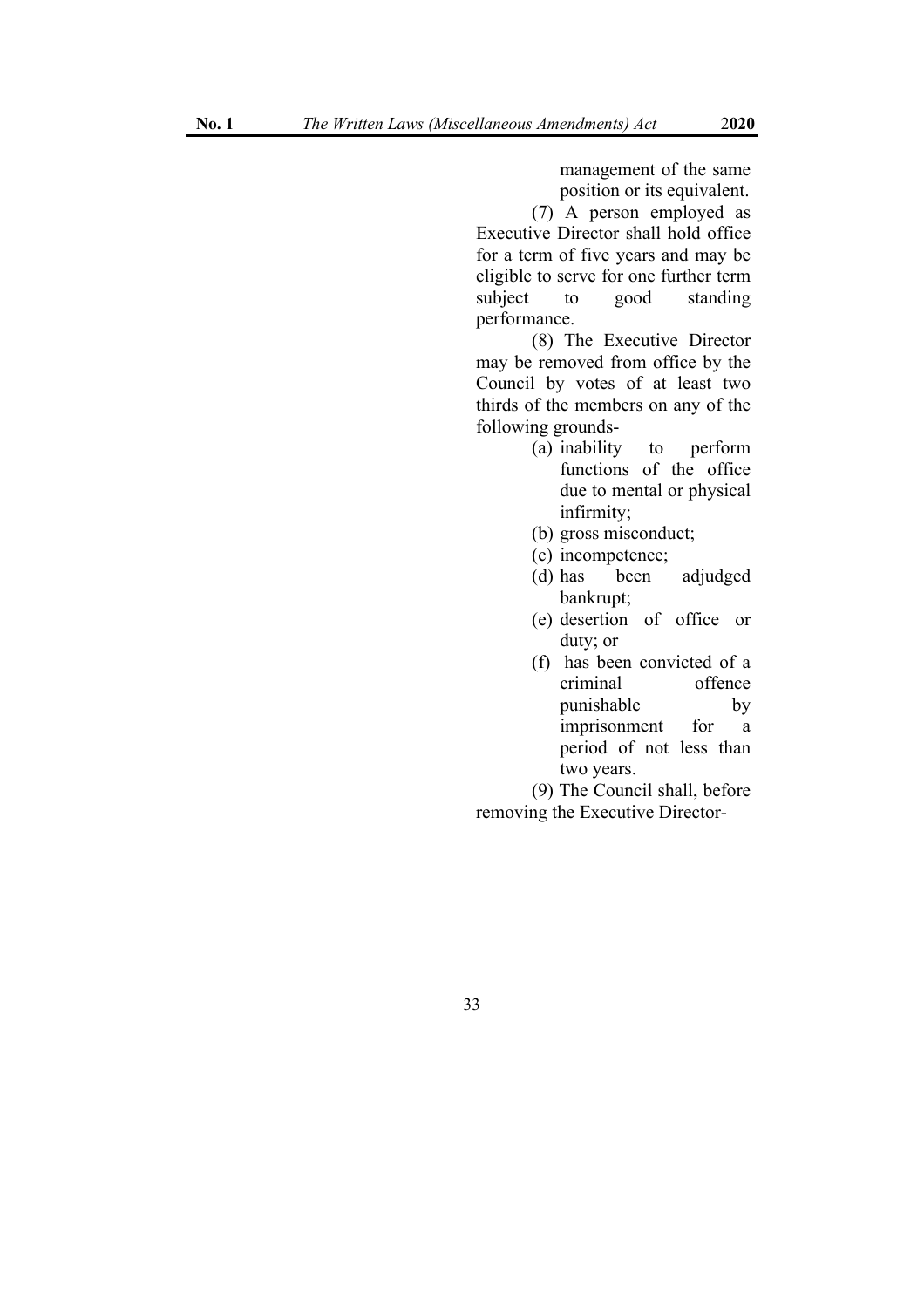allegations brought against him.".

Repeal and replacement of section 21

**56**. The principal Act is amended by repealing section 21 and replacing for it the following:

"Annual General Meeting

**VAME** 

**21**.-(1) The Council shall, in at least the second week of April of each calendar year, convene an Annual General Meeting of the Society.

 (2) The Council may, where circumstances so permit, convene other general meetings of the Society.

 (3) The Annual General Meeting shall be convened by way of representation.

 (4) The Annual General Meeting shall be duly constituted where it is composed of:

- (a) members of the Council;
- (b) members of all Standing Committees;
- (c) all Chapter leaders including members of their Standing Committees;
- (d) four members from each Chapter comprising of representatives of young lawyers, female lawyers, senior lawyers and persons with disability, all elected annually by Chapter members in the Chapter general meetings;
- (e) members of the Zonal Executive Committees;
- (f) two members from the Chapter zones elected from the zone members during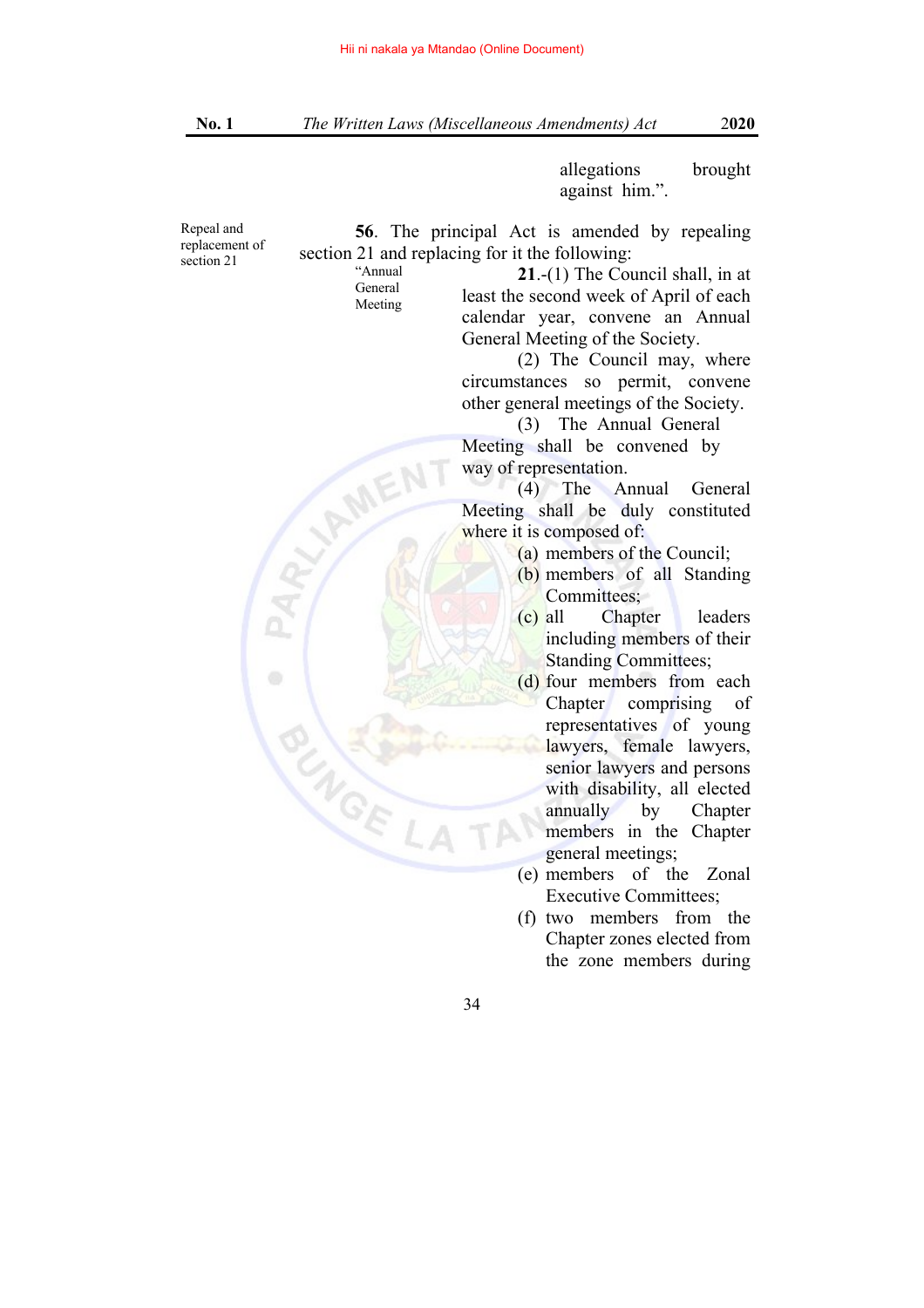zonal annual general meeting; and

(g) any other person, as the Council may consider necessary to invite.

 (5) Annual General Meetings shall be conducted as prescribed by Council.".

Amendment of section 22

**57**. The principal Act is amended in section 22, by deleting subsection (1) and substituting for it the following: "(1) Notwithstanding section 21, the

Council may convene a general meeting of the Society where at least one third of members of good standing consisting of equal percentage representation from each Chapter, at any time requisition a general meeting by written notice in that behalf signed by them, specifying the object of the proposed meeting, and deposit with the Executive Director.".

 **58**. The principal Act is amended in section 28, by-

- (a) designating the contents of section 28 as contents of subsection (1);
- (b) adding immediately after subsection (1) as designated the following:

 "(2) The Council shall submit to the Minister report of the Annual General Meeting or general meeting as the case may be within two months after the report have been confirmed by the Annual General Meeting or general meeting respectively.".

Repeal and replacement of section 29

Amendment of section 28

> **59**. The principal Act is amended by repealing section 29 and replacing for it the following- "Accounts of **29**.-(1) The Council shall

Society

cause proper accounts of all funds,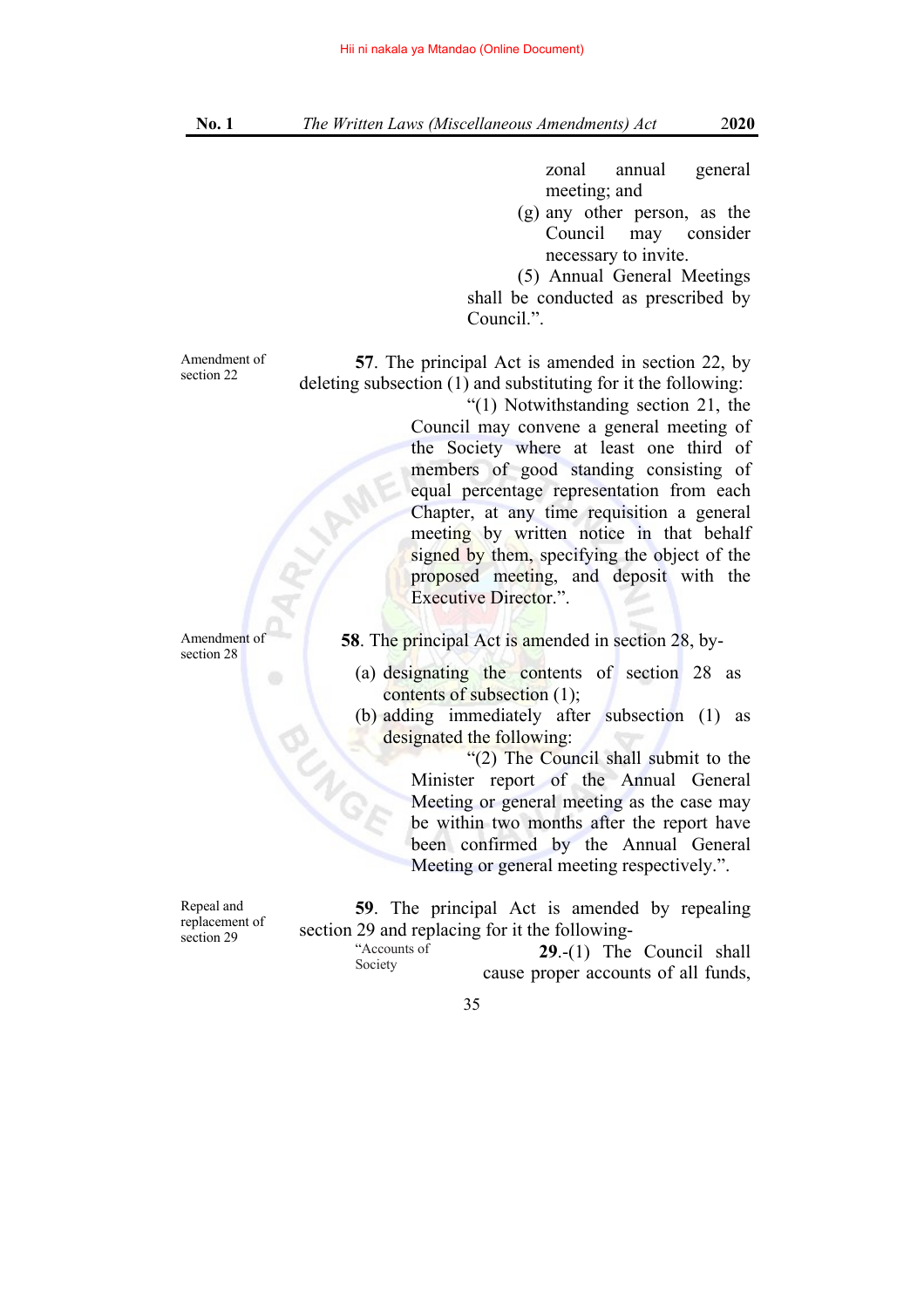property and assets of the Society to be kept, and to be audited, by an auditor approved by the Annual General Meeting from amongst auditors approved by the Minister responsible for finance.

 (2) The Council shall present the audited accounts, together with the auditor's report to the Annual General Meeting convened at a time and manner prescribed in accordance with section 21.

 (3) The Council shall serve a copy of the audited accounts together with the auditor's report to the Minister and the Minister responsible for finance within six weeks after the report is presented at the Annual General Meeting.".

Repeal and replacement of section 30

**60**. The principal Act is amended by repealing section 30 and replacing for it the following-

"Reports and accounts

NOE

**VAMEN** 

**30**.-(1) The Council shall, in the Annual General Meeting, present to the Society an annual report of the activities of the Society.

 (2) The Council shall deliver a copy of the annual report to the Minister within six weeks after being presented at the Annual General Meeting.".